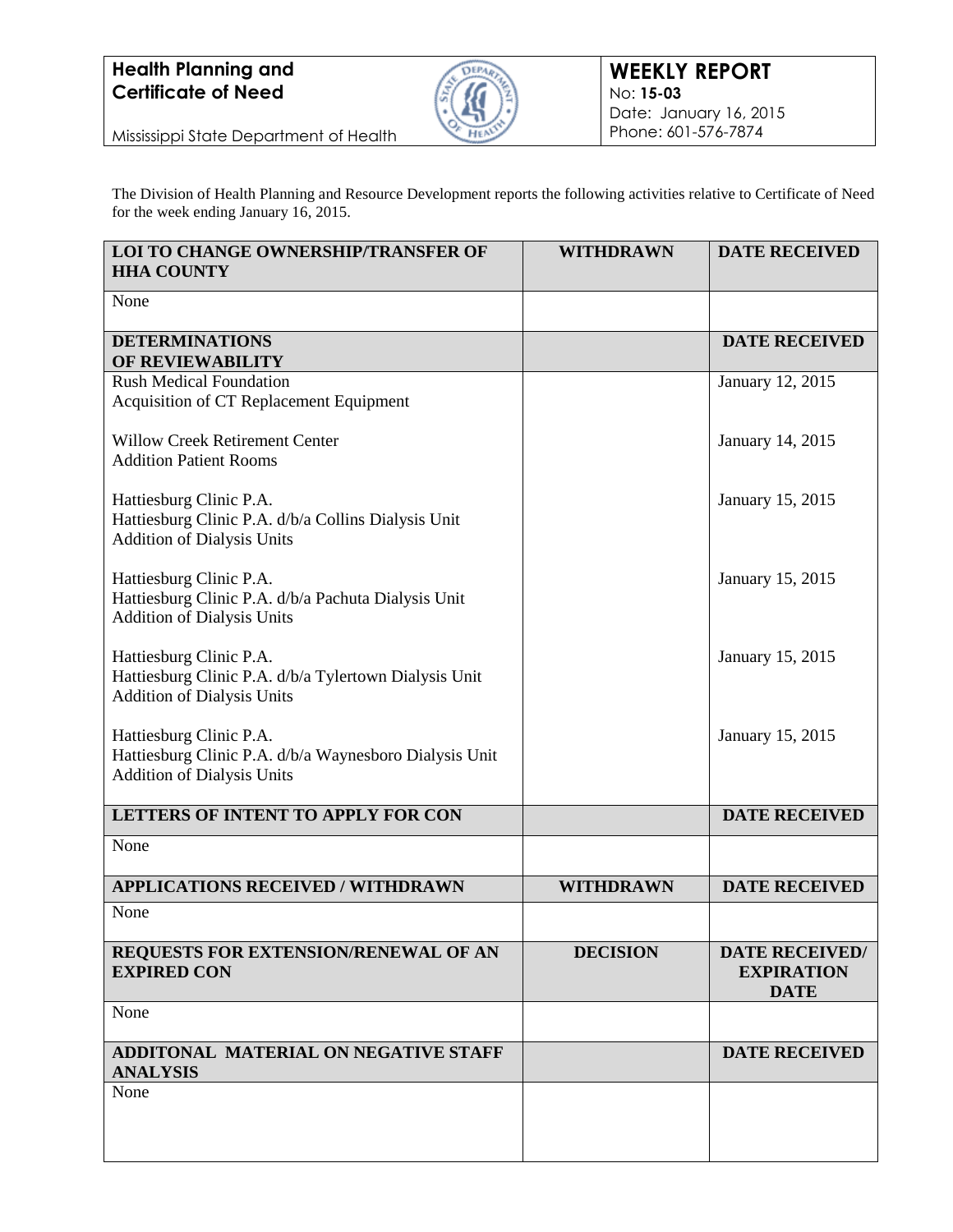

Mississippi State Department of Health

| <b>CON APPLICATIONS DEEMED COMPLETE</b>                                                                                                                                                                                                              |                        | <b>DATE COMPLETE</b>             |
|------------------------------------------------------------------------------------------------------------------------------------------------------------------------------------------------------------------------------------------------------|------------------------|----------------------------------|
| None                                                                                                                                                                                                                                                 |                        |                                  |
| <b>FINAL ORDERS ISSUED</b>                                                                                                                                                                                                                           | <b>DECISION</b>        | <b>EFFECTIVE DATE</b>            |
| None                                                                                                                                                                                                                                                 |                        |                                  |
| <b>SIX-MONTH EXTENSION REQUESTS</b>                                                                                                                                                                                                                  | <b>DECISION</b>        | <b>EXPIRATION</b><br><b>DATE</b> |
| None                                                                                                                                                                                                                                                 |                        |                                  |
| <b>HEARINGS DURING THE COURSE OF REVIEW</b>                                                                                                                                                                                                          | <b>REQUESTED</b>       | <b>DATE</b><br><b>SCHEDULED</b>  |
| <b>CON Review Number: ASC-NIS-0614-008</b><br><b>Madison Physician Surgery Center</b><br>Establishment of a Multi-Specialty Ambulatory Surgery<br>Center<br>Capital Expenditure: \$1,869,414.00<br>Location: Madison, Madison County, Mississippi    |                        |                                  |
| Requestor(s): Madison Physician Surgery Center                                                                                                                                                                                                       | September 10, 2014     | To Be Scheduled                  |
| CON Review: NH-CRF-0512-011<br>Hinds County Nursing & Rehabilitation Center, LLC<br>Construction/Relocation and Replacement of 119 Nursing<br>Home Beds/Services<br>Capital Expenditure: \$9,650,798<br>Location: Jackson, Hinds County, Mississippi |                        |                                  |
| Requestor: WCRL, LLC d/b/a Willow Creek Retirement<br>Center                                                                                                                                                                                         | October 17, 2012       | To Be Scheduled                  |
| CON Review: HG-RLS-1210-039<br>Patients' Choice Medical Center, Raleigh<br>Lease/Relocation of 10 Chemical Dependency Beds &<br>Offering of Adult Chemical Dependency Services<br>Capital Expenditure: \$58,400                                      |                        |                                  |
| Requestor: Alliance Health Center, Meridian                                                                                                                                                                                                          | March 16, 2011         | To Be Scheduled                  |
| CON Review: FSF-NIS-0610-025<br>Gumtree Imaging, LLC Tupelo<br>Acquisition/Establishment and Offering of MRI Services<br>Capital Expenditure: \$1,090,000                                                                                            |                        |                                  |
| Requestor: The Imaging Center at Gloster Creek Village                                                                                                                                                                                               | <b>August 26, 2010</b> | To Be Scheduled                  |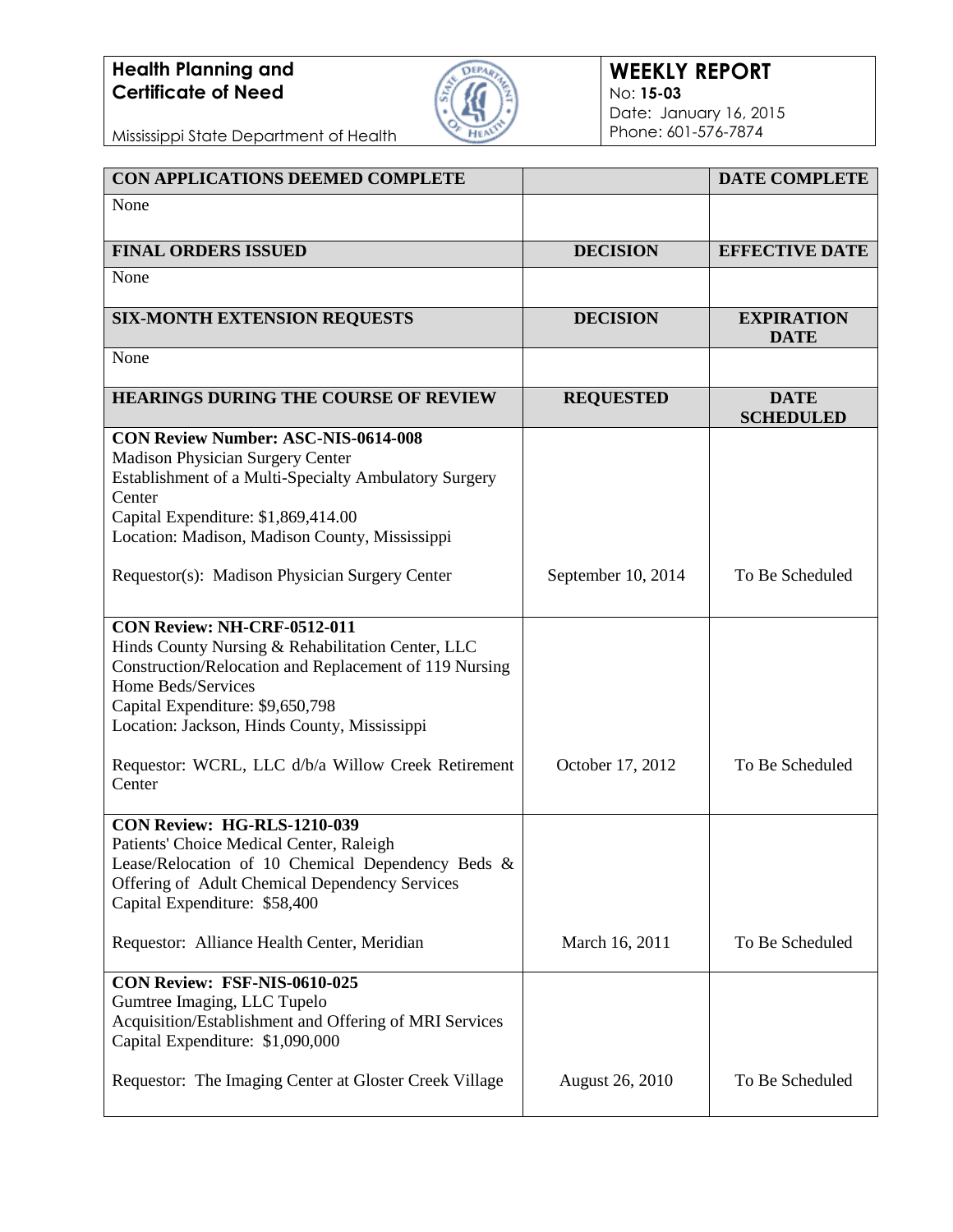

#### **WEEKLY REPORT** No: **15-03** Date: January 16, 2015 Phone: 601-576-7874

Mississippi State Department of Health

| CON Review: ESRD-NIS-0908-031                             |                  |                        |
|-----------------------------------------------------------|------------------|------------------------|
| Fresenius Medical Care-Calhoun City                       |                  |                        |
| Establish/Const of a 6-Station ESRD Facility in           |                  |                        |
| <b>Calhoun County</b>                                     |                  |                        |
| Capital Expenditure: \$462,471                            |                  |                        |
|                                                           |                  |                        |
| <b>Requestor: Fresenius Medical Care</b>                  | March 9, 2010    | To Be Scheduled        |
|                                                           |                  |                        |
| CON Review: ESRD-NIS-0908-034                             |                  |                        |
| Fresenius Medical Care-West Point                         |                  |                        |
| Establish/Const of a 10-Station ESRD Facility in          |                  |                        |
| Clay County                                               |                  |                        |
| Capital Expenditure: \$380,000                            |                  |                        |
|                                                           |                  |                        |
| Requestor: Fresenius Medical Care                         | March 9, 2010    | To Be Scheduled        |
| CON Review: ESRD-NIS-0908:035                             |                  |                        |
| Fresenius Medical Care-Water Valley                       |                  |                        |
| Establish/Const. of a 6-Station ESRD facility in          |                  |                        |
| Yalobusha County                                          |                  |                        |
| Capital Expenditure: \$462,471                            |                  |                        |
|                                                           |                  |                        |
| Requestor: Fresenius Medical Care                         | March 9, 2010    | To Be Scheduled        |
|                                                           |                  |                        |
| CON Review: FSF-NIS-0808-024                              |                  |                        |
| Advanced Medical Imaging of Greenville, LLC               |                  |                        |
| Provision of MRI Services in Washington County            |                  |                        |
|                                                           |                  |                        |
| Capital Expenditure: \$0                                  |                  |                        |
|                                                           |                  | To Be Scheduled        |
| Requestor: Delta Regional Medical Center                  | December 3, 2008 |                        |
| CON Review: HP-CB-1107-027                                |                  |                        |
|                                                           |                  |                        |
| Alliance Crossings d/b/a Alliance Health Center, Meridian |                  |                        |
| Addition of 30-Bed Psychiatric Residential Treatment      |                  |                        |
| Facility                                                  |                  |                        |
| Capital Expenditure: \$6,750,000                          |                  |                        |
|                                                           |                  |                        |
| Requestor: Alliance Health Center                         | March 6, 2008    | Withdrawal of          |
|                                                           |                  | <b>Hearing Request</b> |
|                                                           |                  | $(12-31-14)$           |
|                                                           |                  |                        |
| <b>CON Review: HP-CB-1107-026</b>                         |                  |                        |
| Brentwood Acquisition, Inc., d/b/a Brentwood Behavioral   |                  |                        |
| Healthcare of Mississippi, Flowood                        |                  |                        |
| Establishment of a 30-Bed Psychiatric Residential         |                  |                        |
| <b>Treatment Facility</b>                                 |                  |                        |
|                                                           |                  |                        |
| Capital Expenditure: \$6,750,000                          |                  |                        |
|                                                           |                  |                        |
| Requestor: Brentwood Behavioral Healthcare of             | March 6, 2008    | Withdrawal of          |
| Mississippi                                               |                  | <b>Hearing Request</b> |
|                                                           |                  | $(12-31-14)$           |